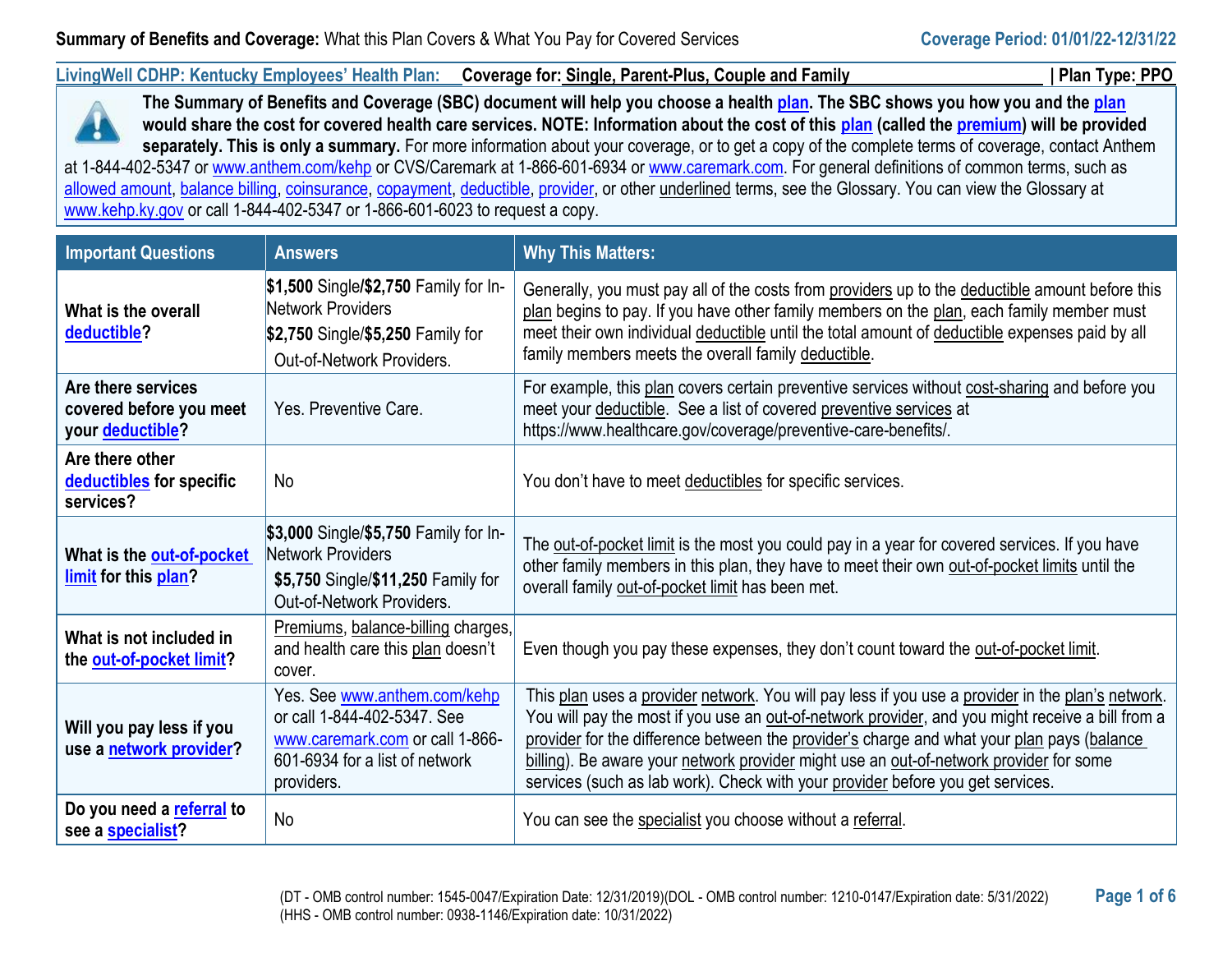All **[copayment](https://www.healthcare.gov/sbc-glossary/#copayment)** and **[coinsurance](https://www.healthcare.gov/sbc-glossary/#coinsurance)** costs shown in this chart are after your **[deductible](https://www.healthcare.gov/sbc-glossary/#deductible)** has been met, if a **[deductible](https://www.healthcare.gov/sbc-glossary/#deductible)** applies.  $\blacktriangle$ 

|                                                                                                           | <b>What You Will Pay</b>                            |                                                                                                                       |                                                           |                                                                                                                                                                                                  |
|-----------------------------------------------------------------------------------------------------------|-----------------------------------------------------|-----------------------------------------------------------------------------------------------------------------------|-----------------------------------------------------------|--------------------------------------------------------------------------------------------------------------------------------------------------------------------------------------------------|
| <b>Common Medical Event</b>                                                                               | <b>Services You May Need</b>                        | <b>Network Provider</b><br>(You will pay the least)                                                                   | <b>Out-of-Network Provider</b><br>(You will pay the most) | <b>Limitations, Exceptions, &amp; Other</b><br><b>Important Information</b>                                                                                                                      |
|                                                                                                           | Primary care visit to treat an<br>injury or illness | 20% after deductible                                                                                                  | 50% after deductible                                      |                                                                                                                                                                                                  |
| If you visit a health care                                                                                | <b>Specialist visit</b>                             | 20% after deductible                                                                                                  | 50% after deductible                                      |                                                                                                                                                                                                  |
| provider's office or<br>clinic                                                                            | Preventive care/screening/<br>immunization          | No charge                                                                                                             |                                                           | You may have to pay for services that aren't<br>preventive. Ask your provider if the services<br>needed are preventive. Then check what<br>your plan will pay for.                               |
|                                                                                                           | Diagnostic test (x-ray, blood<br>work)              | 20% after deductible                                                                                                  | 50% after deductible                                      |                                                                                                                                                                                                  |
| If you have a test                                                                                        | Imaging (CT/PET scans,<br>MRI <sub>s</sub> )        | 20% after deductible                                                                                                  | 50% after deductible                                      |                                                                                                                                                                                                  |
|                                                                                                           | Generic drugs - Tier 1                              | 20% after deductible for<br>30-day supply.<br>20% after deductible for<br>a 90-day supply of mail<br>order or retail. | 50% after deductible for a<br>30-day supply.              | The maximum you will pay for a 30-day<br>supply of insulin is \$30.                                                                                                                              |
| If you need drugs to<br>treat your illness or<br>condition<br>More information about<br>prescription drug | Formulary - Tier 2                                  | 20% after deductible for<br>30-day supply                                                                             | Not Covered                                               | Prescription coinsurance and medical<br>coinsurance both apply to the out-of-pocket<br>maximum limit for this plan. The drug<br>formulary (preferred drug list) is located at<br>www.kehp.ky.gov |
| coverage is available at<br>www.caremark.com                                                              | Non-preferred brand drugs                           |                                                                                                                       |                                                           | Non-preferred brand drugs are excluded                                                                                                                                                           |
|                                                                                                           | <b>Specialty drugs</b>                              | 20% after deductible for<br>30-day supply.<br>20% after deductible for<br>a 90-day supply mail<br>order or retail.    | 50% after deductible<br>30-day supply only.               | Prescription coinsurance and medical<br>coinsurance both apply to the out-of-pocket<br>maximum limit for this plan. The drug<br>formulary (preferred drug list) is located at<br>www.kehp.ky.gov |
| If you have outpatient<br>surgery                                                                         | Facility fee (e.g., ambulatory<br>surgery center)   | 20% after deductible                                                                                                  | 50% after deductible                                      |                                                                                                                                                                                                  |
|                                                                                                           | Physician/surgeon fees                              | 20% after deductible                                                                                                  | 50% after deductible                                      |                                                                                                                                                                                                  |
| If you need immediate                                                                                     | <b>Emergency room care</b>                          | 20% after deductible                                                                                                  | 20% after deductible                                      |                                                                                                                                                                                                  |

For more information about limitations and exceptions, see the **plan** or policy document at kehp.ky.gov. **Page 2 page 2 page 2** of 6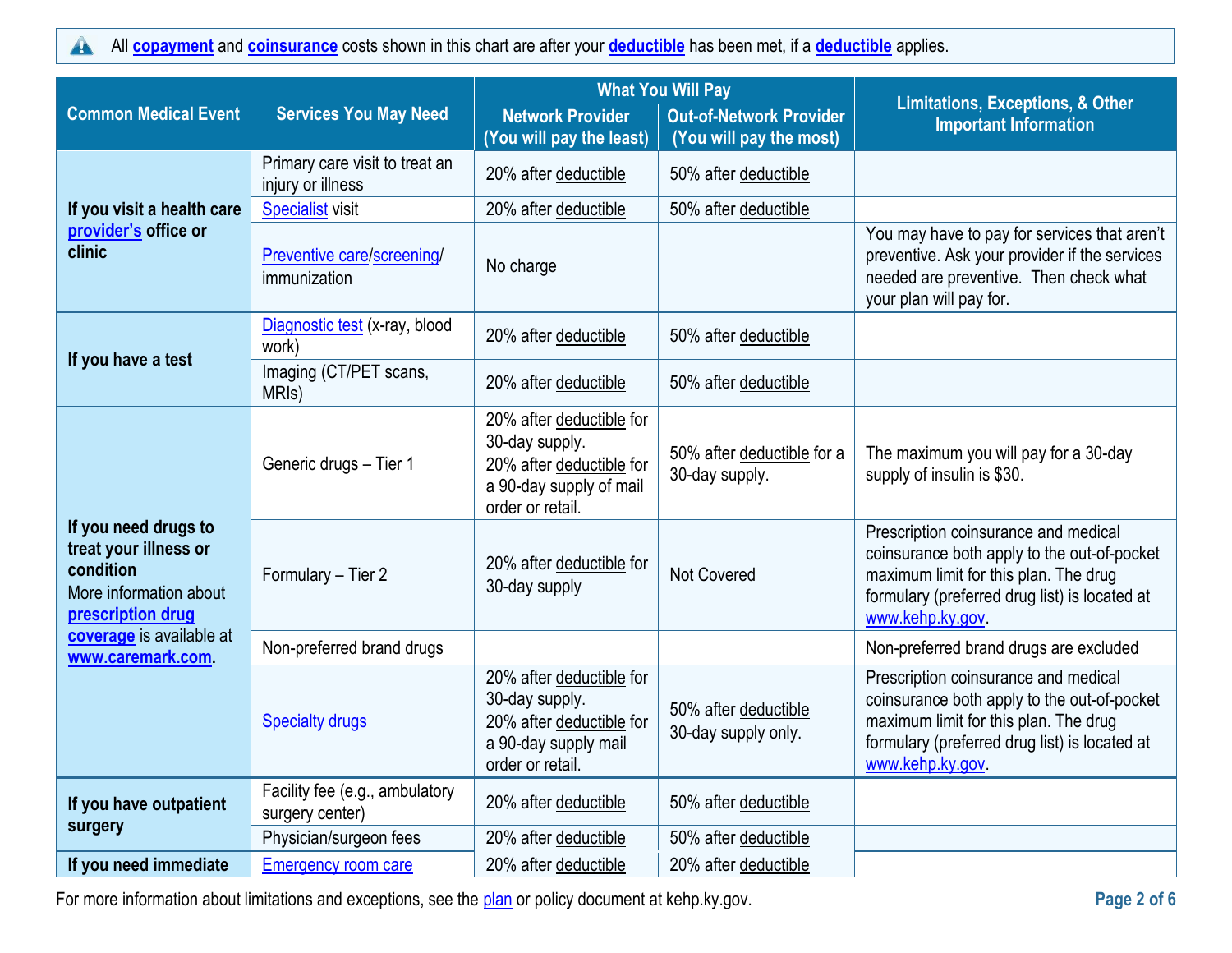|                                                                         |                                              | <b>What You Will Pay</b> |                                | <b>Limitations, Exceptions, &amp; Other</b>                                                                                                                                                                                                              |
|-------------------------------------------------------------------------|----------------------------------------------|--------------------------|--------------------------------|----------------------------------------------------------------------------------------------------------------------------------------------------------------------------------------------------------------------------------------------------------|
| <b>Common Medical Event</b>                                             | <b>Services You May Need</b>                 | <b>Network Provider</b>  | <b>Out-of-Network Provider</b> | <b>Important Information</b>                                                                                                                                                                                                                             |
|                                                                         |                                              | (You will pay the least) | (You will pay the most)        |                                                                                                                                                                                                                                                          |
| medical attention                                                       | <b>Emergency medical</b><br>transportation   | 20% after deductible     | 20% after deductible           |                                                                                                                                                                                                                                                          |
|                                                                         | <b>Urgent care</b>                           | 20% after deductible     | 20% after deductible           |                                                                                                                                                                                                                                                          |
| If you have a hospital                                                  | Facility fee (e.g., hospital<br>room)        | 20% after deductible     | 50% after deductible           |                                                                                                                                                                                                                                                          |
| stay                                                                    | Physician/surgeon fees                       | 20% after deductible     | 50% after deductible           |                                                                                                                                                                                                                                                          |
| If you need mental<br>health, behavioral                                | <b>Outpatient services</b>                   | 20% after deductible     | 50% after deductible           |                                                                                                                                                                                                                                                          |
| health, or substance<br>abuse services                                  | Inpatient services                           | 20% after deductible     | 50% after deductible           |                                                                                                                                                                                                                                                          |
|                                                                         | Office visits                                | 20% after deductible     | 50% after deductible           |                                                                                                                                                                                                                                                          |
| If you are pregnant                                                     | Childbirth/delivery<br>professional services | 20% after deductible     | 50% after deductible           |                                                                                                                                                                                                                                                          |
|                                                                         | Childbirth/delivery facility<br>services     | 20% after deductible     | 50% after deductible           |                                                                                                                                                                                                                                                          |
|                                                                         | Home health care                             | 20% after deductible     | 50% after deductible           | Limited to 60 visits per year.                                                                                                                                                                                                                           |
|                                                                         | <b>Rehabilitation services</b>               | 20% after deductible     | 50% after deductible           | Physical Therapy, Occupational Therapy,<br>and Speech Therapy have a combined limit<br>of 90 visits per calendar year. Chiropractic<br>care and manipulation therapy is limited to<br>26 visits per calendar year and no more<br>than one visit per day. |
| If you need help<br>recovering or have<br>other special health<br>needs | <b>Habilitation services</b>                 | 20% after deductible     | 50% after deductible           | Physical Therapy, Occupational Therapy,<br>and Speech Therapy have a combined limit<br>of 90 visits per calendar year. Chiropractic<br>care and manipulation therapy is limited to<br>26 visits per calendar year and no more<br>than one visit per day. |
|                                                                         | Skilled nursing care                         | 20% after deductible     | 50% after deductible           | Limited to 30 visits per year. Only available<br>in a Home Health setting and applies to<br>Home Health limits.                                                                                                                                          |
|                                                                         | Durable medical equipment                    | 20% after deductible     | 50% after deductible           |                                                                                                                                                                                                                                                          |
|                                                                         | <b>Hospice services</b>                      | 20% after deductible     | 50% after deductible           |                                                                                                                                                                                                                                                          |

For more information about limitations and exceptions, see the **plan** or policy document at kehp.ky.gov. **Page 3 Page 3 Page 3 of 6**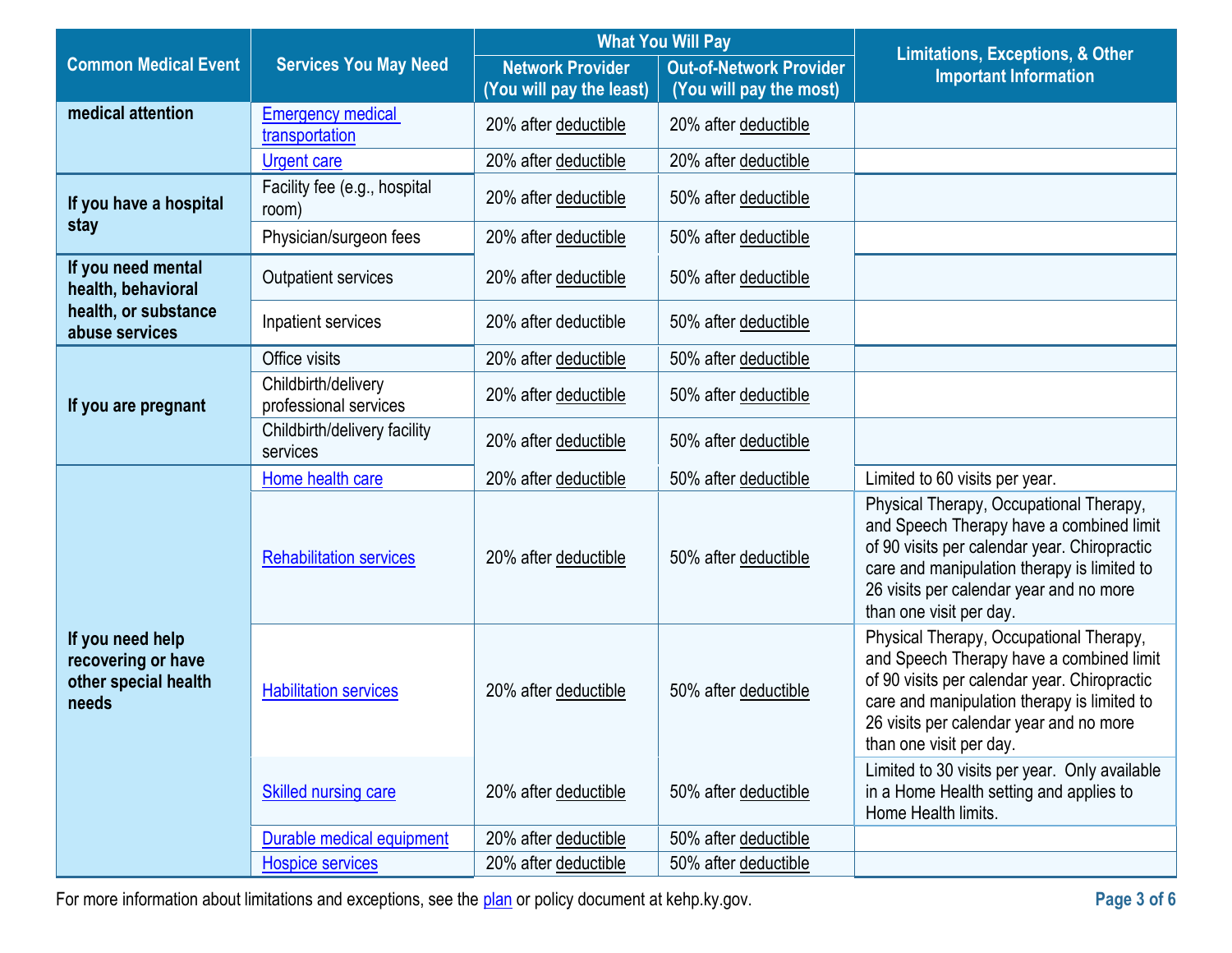|                             |                              | <b>What You Will Pay</b> |                                                                                    | <b>Limitations, Exceptions, &amp; Other</b>                        |
|-----------------------------|------------------------------|--------------------------|------------------------------------------------------------------------------------|--------------------------------------------------------------------|
| <b>Common Medical Event</b> | <b>Services You May Need</b> | <b>Network Provider</b>  | Out-of-Network Provider<br>(You will pay the least) $\mid$ (You will pay the most) | <b>Important Information</b>                                       |
| If your child needs         | Children's eye exam          | Not Covered              | Not Covered                                                                        | Children's vision screenings are covered<br>under preventive care. |
| dental or eye care          | Children's glasses           | Not Covered              | Not Covered                                                                        |                                                                    |
|                             | Children's dental check-up   | <b>Not Covered</b>       | Not Covered                                                                        |                                                                    |

## **Excluded Services & Other Covered Services:**

| Services Your Plan Generally Does NOT Cover (Check your policy or plan document for more information and a list of any other excluded services.) |                                                                                                                                                                                                                                                                       |  |  |
|--------------------------------------------------------------------------------------------------------------------------------------------------|-----------------------------------------------------------------------------------------------------------------------------------------------------------------------------------------------------------------------------------------------------------------------|--|--|
| Acupunture<br>Cosmetic surgery<br>le<br>Dental care (Adult)<br>Infertility treatment                                                             | Long-term care<br>Routine foot care (unless you have been diagnosed<br>Non-emergency care when traveling outside the<br>with diabetes). Consult your Summary Plan<br>U.S.<br>Description.<br>Private Duty nursing<br>Weight loss programs<br>Routine eye care (Adult) |  |  |
| Other Covered Services (Limitations may apply to these services. This isn't a complete list. Please see your plan document.)                     |                                                                                                                                                                                                                                                                       |  |  |
| <b>Bariatric surgery</b>                                                                                                                         | Hearing aids (Coverage is limited to 1 hearing                                                                                                                                                                                                                        |  |  |
| Chiropractic Care                                                                                                                                | aid per ear, every 36 months)                                                                                                                                                                                                                                         |  |  |

Your Rights to Continue Coverage: There are agencies that can help if you want to continue your coverage after it ends. The contact information for those agencies is: HealthEquity 888-678-4881. Other coverage options may be available to you, too, including buying individual insurance coverage through the Health [Insurance](https://www.healthcare.gov/sbc-glossary/#health-insurance) [Marketplace.](https://www.healthcare.gov/sbc-glossary/#marketplace) For more information about the [Marketplace,](https://www.healthcare.gov/sbc-glossary/#marketplace) visit [www.HealthCare.gov](http://www.healthcare.gov/) or call 1-800-318- 2596.

Your Grievance and Appeals Rights: There are agencies that can help if you have a complaint against your [plan](https://www.healthcare.gov/sbc-glossary/#plan) for a denial of a [claim.](https://www.healthcare.gov/sbc-glossary/#claim) This complaint is called a [grievance](https://www.healthcare.gov/sbc-glossary/#grievance) or [appeal.](https://www.healthcare.gov/sbc-glossary/#appeal) For more information about your rights, look at the explanation of benefits you will receive for that medical [claim.](https://www.healthcare.gov/sbc-glossary/#claim) Your [plan](https://www.healthcare.gov/sbc-glossary/#plan) documents also provide complete information on how to submit [a claim,](https://www.healthcare.gov/sbc-glossary/#claim) [appeal,](https://www.healthcare.gov/sbc-glossary/#appeal) or a [grievance](https://www.healthcare.gov/sbc-glossary/#grievance) for any reason to your [plan.](https://www.healthcare.gov/sbc-glossary/#plan) For more information about your rights, this notice, or assistance, contact:

| Anthem BlueCross BlueShield | CVS/Caremark              |
|-----------------------------|---------------------------|
| ATTN: Appeals               | <b>Appeals Department</b> |
| P.O. Box 105568             | MC109                     |
| Atlanta, GA 30348-5568      | P.O. Box 52084            |
|                             | Phoenix, AZ 85072-2084    |

## **Does this plan provide Minimum Essential Coverage? Yes**

[Minimum Essential Coverage](https://www.healthcare.gov/sbc-glossary/#minimum-essential-coverage) generally includes [plans,](https://www.healthcare.gov/sbc-glossary/#plan) [health insurance](https://www.healthcare.gov/sbc-glossary/#health-insurance) available through the [Marketplace](https://www.healthcare.gov/sbc-glossary/#marketplace) or other individual market policies, Medicare, Medicaid, CHIP, TRICARE, and certain other coverage. If you are eligible for certain types of [Minimum Essential Coverage,](https://www.healthcare.gov/sbc-glossary/#minimum-essential-coverage) you may not be eligible for the [premium tax credit.](https://www.healthcare.gov/sbc-glossary/#premium-tax-credits)

## **Does this plan meet the Minimum Value Standards? Yes**

If your [plan](https://www.healthcare.gov/sbc-glossary/#plan) doesn't meet the [Minimum Value Standards,](https://www.healthcare.gov/sbc-glossary/#minimum-value-standard) you may be eligible for a [premium tax credit](https://www.healthcare.gov/sbc-glossary/#premium-tax-credits) to help you pay for a plan through the [Marketplace.](https://www.healthcare.gov/sbc-glossary/#marketplace)

For more information about limitations and exceptions, see the [plan](https://www.healthcare.gov/sbc-glossary/#plan) or policy document at kehp.ky.gov.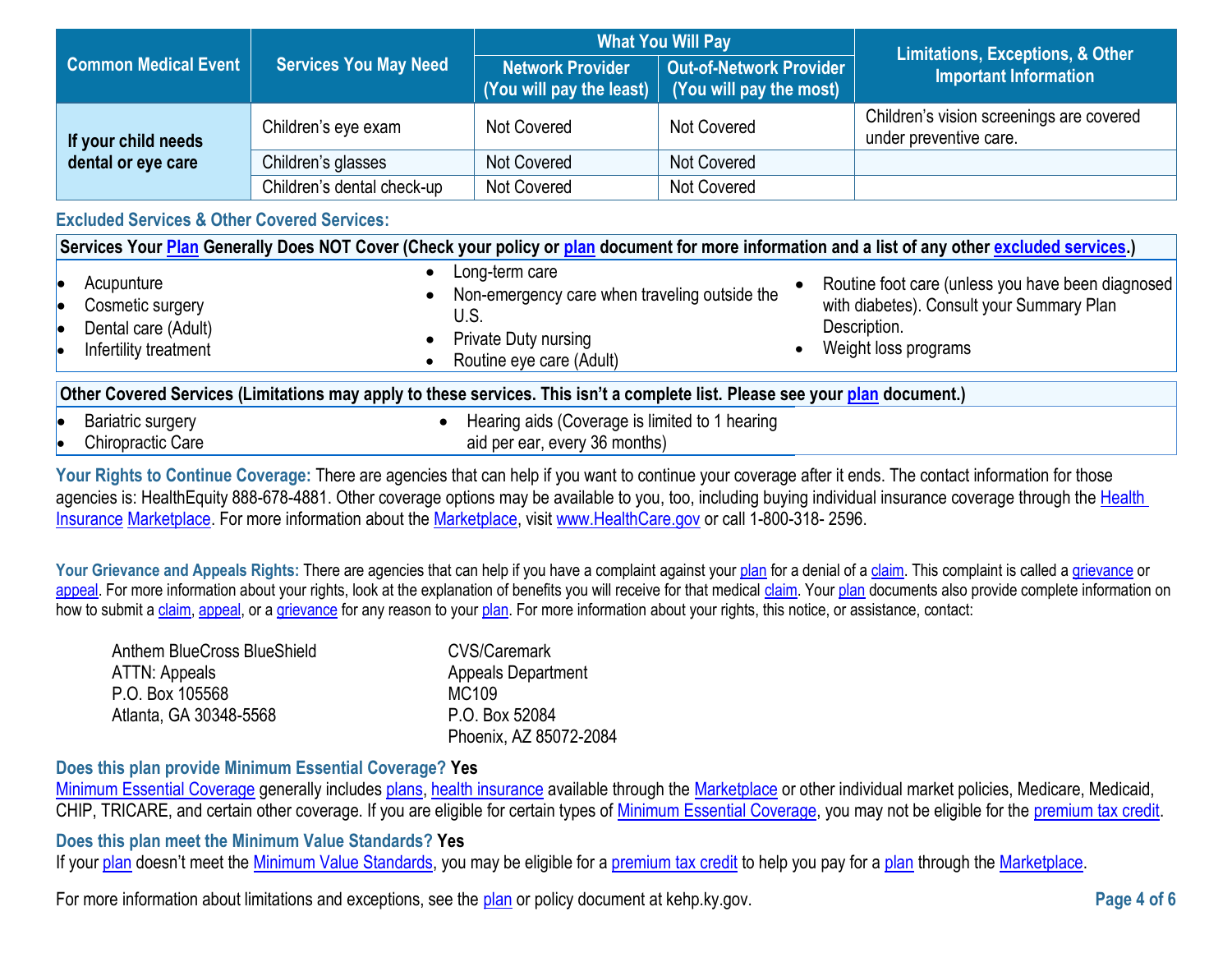## **Language Access Services:**

Spanish (Español): Para obtener asistencia en Español, llame al 844-402-5347.

## *To see examples of how this [plan](https://www.healthcare.gov/sbc-glossary/#plan) might cover costs for a sample medical situation, see the next section.*

**PRA Disclosure Statement:** According to the Paperwork Reduction Act of 1995, no persons are required to respond to a collection of information unless it displays a valid OMB control number. The valid OMB control number for this information collection is **0938-1146**. The time required to complete this information collection is estimated to average **0.08** hours per response, including the time to review instructions, search existing data resources, gather the data needed, and complete and review the information collection. If you have comments concerning the accuracy of the time estimate(s) or suggestions for improving this form, please write to: CMS, 7500 Security Boulevard, Attn: PRA Reports Clearance Officer, Mail Stop C4-26-05, Baltimore, Maryland 21244-1850.